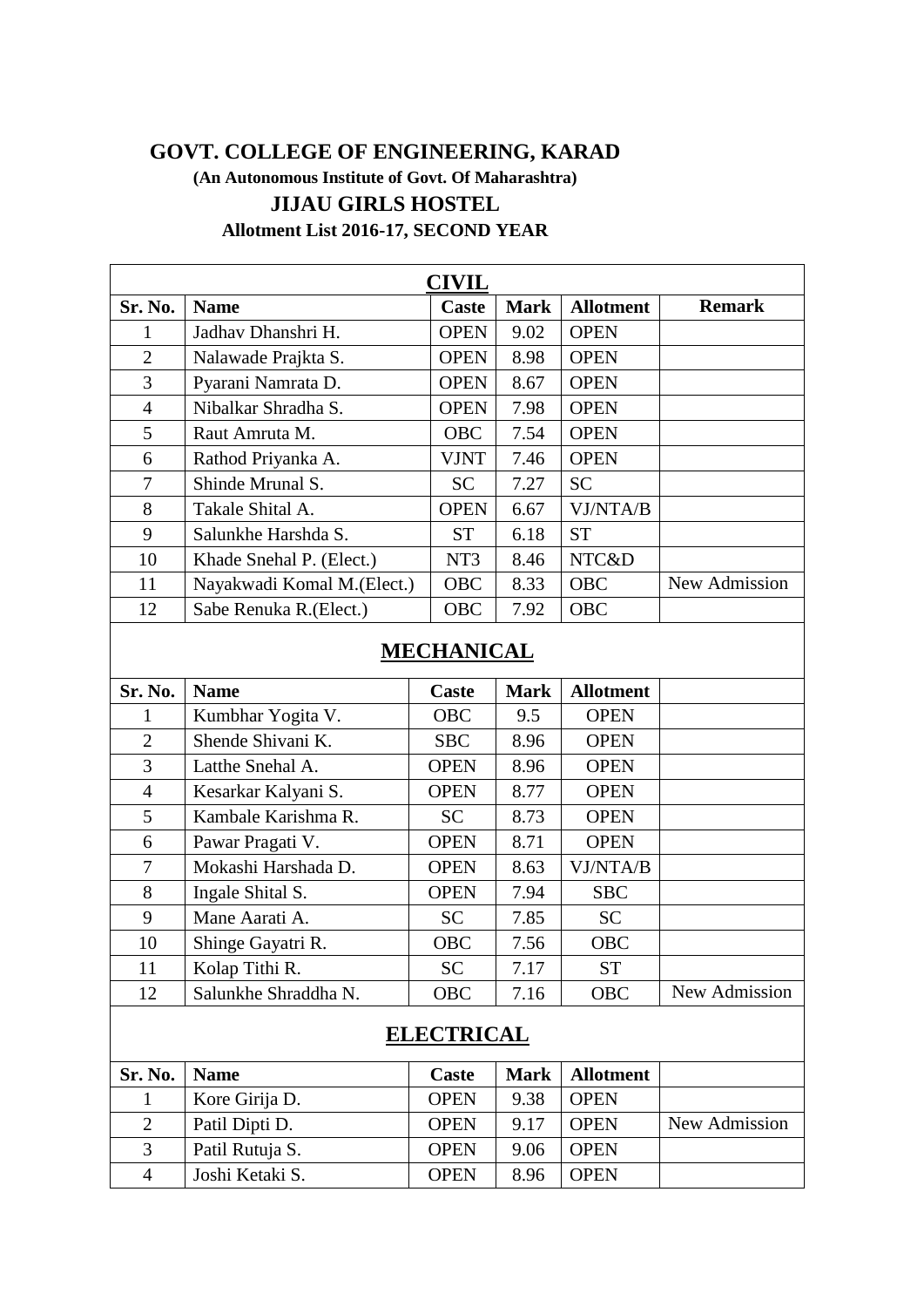| 5                       | Patil Radhika P.                   | <b>OPEN</b>  | 8.96        | <b>OPEN</b>      | New Admission |  |  |  |
|-------------------------|------------------------------------|--------------|-------------|------------------|---------------|--|--|--|
| 6                       | Wabale Prajkta P.                  | <b>OPEN</b>  | 8.83        | <b>OPEN</b>      |               |  |  |  |
| $\overline{7}$          | Mulla Musafar U.                   | <b>OBC</b>   | 8.58        | <b>ST</b>        | New Admission |  |  |  |
| 8                       | Kamble Nikita S.                   | <b>SC</b>    | 7.77        | <b>SC</b>        |               |  |  |  |
| 9                       | Sondre Pallavi A.                  | <b>SC</b>    | 7.19        | <b>SC</b>        |               |  |  |  |
| 10                      | Pawar Varshita S.                  | VJ           | 7.08        | VJ/NTA/B         |               |  |  |  |
| 11                      | Kapare Jui S.                      | <b>OBC</b>   | 8.79        | <b>OBC</b>       |               |  |  |  |
| 12                      | Bhinge Tejashee D.                 | <b>OBC</b>   | 8.69        | <b>SBC</b>       |               |  |  |  |
| <b>E&amp;TC</b>         |                                    |              |             |                  |               |  |  |  |
| Sr. No.                 | <b>Name</b>                        | <b>Caste</b> | <b>Mark</b> | <b>Allotment</b> |               |  |  |  |
| 1                       | Patil Prerana C.                   | <b>OPEN</b>  | 9.13        | <b>OPEN</b>      |               |  |  |  |
| $\overline{2}$          | Kadam Dhanshree G.                 | <b>OPEN</b>  | 8.27        | <b>OPEN</b>      |               |  |  |  |
| $\overline{3}$          | Bankar Pooja A.                    | <b>OBC</b>   | 7.85        | <b>OPEN</b>      |               |  |  |  |
| $\overline{4}$          | Janale Urmila T.                   | <b>ST</b>    | 7.56        | <b>OPEN</b>      |               |  |  |  |
| 5                       | Patil Jyoti M.                     | <b>OPEN</b>  | 7.54        | <b>OPEN</b>      |               |  |  |  |
| 6                       | Ubale Sonali R.                    | <b>NTA</b>   | 7.33        | <b>OPEN</b>      | New Admission |  |  |  |
| $\overline{7}$          | Pavane Nilam S.                    | <b>NTB</b>   | 7.29        | VJ/NTA/B         |               |  |  |  |
| 8                       | Tijare Prajkta S.                  | <b>SC</b>    | 6.92        | <b>SC</b>        |               |  |  |  |
| 9                       | Dhotre Sushmita S.(Elect.)         | <b>OPEN</b>  | 8.48        | <b>SC</b>        |               |  |  |  |
| 10                      | Mohite Prajkta D.(Elect.)          | <b>OPEN</b>  | 8.33        | NTC&D            | New Admission |  |  |  |
| 11                      | Mali Namrata H. (Elect.)           | <b>OBC</b>   | 7.9         | <b>OBC</b>       | New Admission |  |  |  |
| 12                      | Wairagade Mrunal<br>$N$ . (Elect.) | <b>OBC</b>   | 7.88        | OBC              |               |  |  |  |
| $\mathbf{I} \mathbf{T}$ |                                    |              |             |                  |               |  |  |  |
| Sr. No.                 | <b>Name</b>                        | Caste        | <b>Mark</b> | <b>Allotment</b> |               |  |  |  |
| 1                       | Gat Apoorva D.                     | <b>OPEN</b>  | 8.94        | <b>OPEN</b>      |               |  |  |  |
| $\overline{2}$          | Kadam Ankita S.                    | <b>OPEN</b>  | 8.81        | <b>OPEN</b>      |               |  |  |  |
| 3                       | Bhutkar Sayali K.                  | <b>OBC</b>   | 8.81        | <b>OPEN</b>      |               |  |  |  |

4 | Patil Utkrsha A. | OBC | 8.71 | OPEN

Potdar Shrutika V. OBC 8.38 OPEN

8 Suryawanshi Snehal S. SC 8.21 SC 9 | Kshirsagar Sneha S. | OBC | 7.79 | OBC 10 Chougule Rakmabai | NT2 | 7.16 | NTC&D 11 | Honmare Sayali V. | SC | 7.12 | SC

5 Bad Prerana P. CBC 8.42 OPEN New Admission

7 | Patil Devashri M. | OPEN | 8.33 | OBC | New Admission

12 Kamble Anjali S. SC 754 ST New Admission